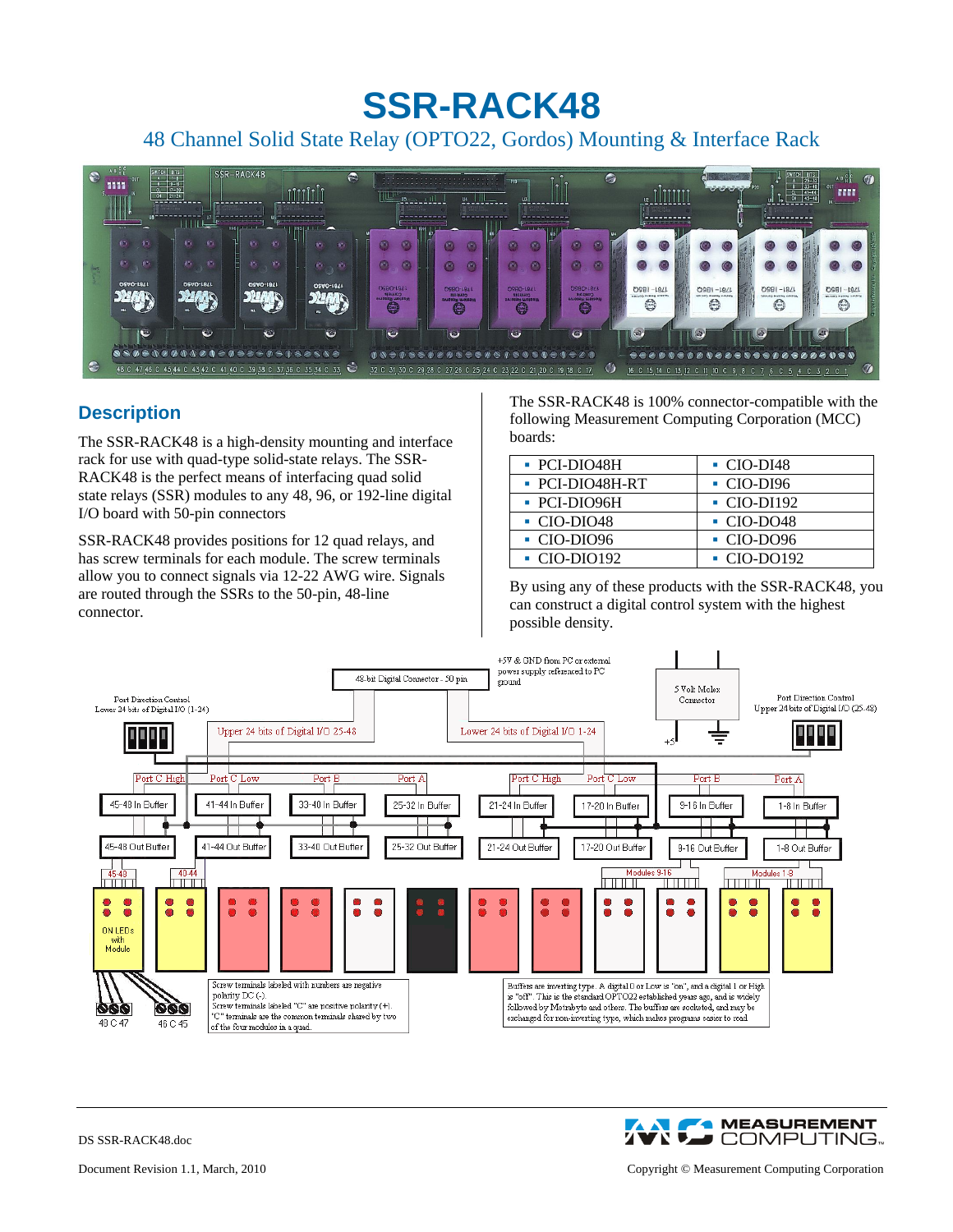### **SSR-RACK has on-board buffers**

Because most manufacturers of SSR racks do not supply output buffers on the SSR rack, simple digital I/O boards such as the CIO-DIO24, 48, and 96, and other manufacturer's 82C55-based digital I/O boards do not have the power to switch the SSRs. For example, to use an OPTO22 PB16 rack, you need to use a high-drive DIO board such as the CIO-DIO24H or CIO-DUAL-AC5.

In order to be usable with all common TTL output boards, the SSR-RACK48 is designed with buffers on board. With these buffers, you can plug directly into the SSR-RACK48 from your CIO-DIO 48, 96 or 192 or any other manufacturer's 82C55-based digital I/O board.

### **Choosing solid state relays**

### **AC or DC, input (sense) or output (switch)**

An SSR module performs *one* of the following functions:

- AC input
- AC output
- DC input
- DC output

The SSR *senses* (input) and *switches* (output) AC and DC voltages.

#### **4,000 volt AC isolation**

The high voltage AC or DC signal never reaches the DIO board. Instead, the signal is converted to TTL by the SSR (input) or switched by the SSR (output). The DIO board and the PC are protected from up to 4,000 volts (V) AC on the SSR's inputs by the optical isolation circuit in the SSR.

#### **Detect and control voltage and current loads that exceed the capability of TTL**

SSR modules can switch loads up to 3.5 A at rated voltages of 280 VAC and 200 VDC (1 A max). A single SSR can start small motors, switch large capacity motor-starter relays, electric appliances, sprinkler valves, alarms, and annunciator beacons.

#### **Quad relays required**

SSRs are available as a single-relay circuit in a plastic case, or as four identical relay circuits in a plastic case. The SSR-RACK48 requires quad relays. MCC's SSR-4 series of quad I/O modules are compatible with the SSR-RACK48. Because of the savings in racks, cables, and cabinet space, quad relays are the economic alternative to single-function relays.

#### **Quads have shared commons**

Quad relays are constructed with a shared common between each pair of two SSR circuits. This may be important, depending on the relay-to-relay isolation required by your application.

#### **SSR-RACK inverting logic**

On an input SSR, the presence of a voltage raises the TTL output of the SSR from TTL low to TTL high. Because the SSR-RACK uses the conventional inverting logic, the completed circuit of SSR and SSR-RACK lowers the signal to the DIO board from TTL high (+5) to TTL low (GND). An output SSR completes a circuit when the DIO board TTL signal to the SSR is low. The circuit through the SSR is open when the signal from the DIO board is high.

#### **Converting the SSR-RACK from inverting logic**

The SSR-RACK follows the convention set by OPTO22 and followed by virtually all SSR rack manufacturers — the sense and control logic for the relays is inverted. This means that a 0 output from the digital I/O board causes an output relay to activate (complete the circuit), while a 1 (TTL high) causes the relay to deactivate. The chips which invert the logic are socketed and can be easily replaced with chips that do not invert the logic. Discuss your order with a technical sales engineer if you need non-inverting logic.



DS SSR-RACK48.doc